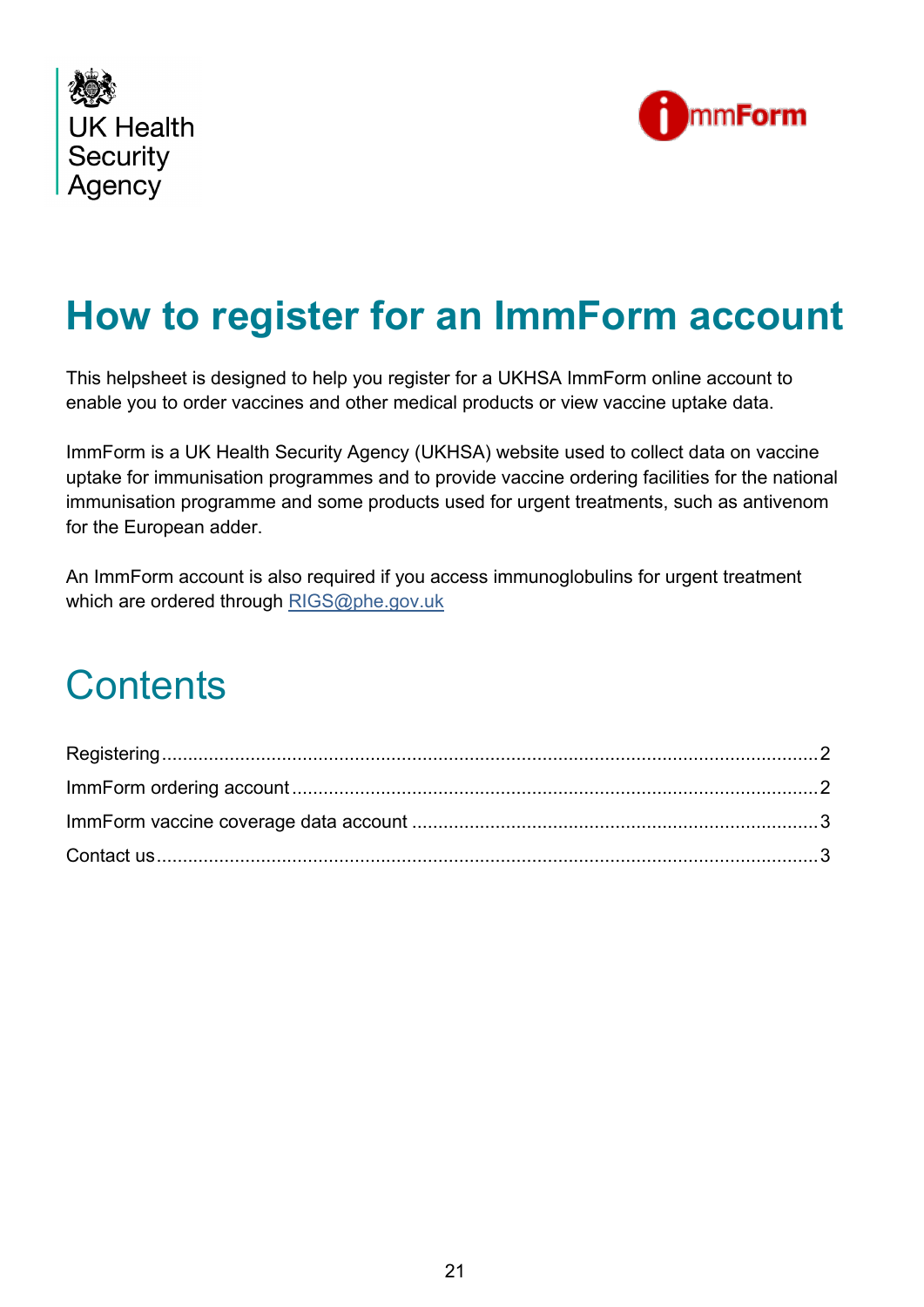# <span id="page-1-0"></span>**Registering**

[Register for an ImmForm account online](https://portal.immform.phe.gov.uk/Registration.aspx) or click on the 'Register for an account' link which appears on the [ImmForm login page.](https://portal.immform.phe.gov.uk/Logon.aspx?)

#### **Screenshot of the ImmForm login page**

| <b>LOG ON</b>                                                                          |                                        |  |  |  |
|----------------------------------------------------------------------------------------|----------------------------------------|--|--|--|
|                                                                                        |                                        |  |  |  |
| User/Email address:                                                                    | User/Email address                     |  |  |  |
| Password:                                                                              | Password                               |  |  |  |
|                                                                                        | $\Box$ Stay signed in on this computer |  |  |  |
| Forgotten Password?                                                                    | Logon                                  |  |  |  |
| By signing in you agree to ImmForm's Privacy Policy, Terms Of<br>Use and Cookie Policy |                                        |  |  |  |
| Register for an account                                                                |                                        |  |  |  |

#### **Screenshot of the ImmForm registration page**

| mm <b>Form</b>      |                                                                       | <b>Help</b><br><b>Help</b>                                                                                                         |
|---------------------|-----------------------------------------------------------------------|------------------------------------------------------------------------------------------------------------------------------------|
| <b>Registration</b> |                                                                       |                                                                                                                                    |
|                     |                                                                       | ImmForm is used to record data on vaccine uptake for immunisation programmes and provides vaccine ordering facilities for the NHS. |
|                     | Register to order products to an existing delivery point - click here |                                                                                                                                    |
|                     | 2. Register to view or upload vaccine uptake data - click here;       |                                                                                                                                    |
|                     | 3. Create a new delivery point for product ordering - click here      |                                                                                                                                    |
|                     |                                                                       |                                                                                                                                    |

The registration page will provide you with 3 options depending on what you need to do:

- 1. Customers wishing to register or amend an existing account for ordering, for example, adding or removing contacts registered or amend an address. Select 1. 'Register to order products to an existing delivery point'
- 2. Customers wishing to submit or view vaccine coverage data. Select 2. 'Register to view or upload vaccine uptake data'
- 3. Customers requiring a new delivery point for product deliveries. Select 3. 'Create a new delivery point for product ordering'

<span id="page-1-1"></span>Please be aware that the registration process can take up to 5 working days, so please ensure all relevant fields are completed in order to avoid delays.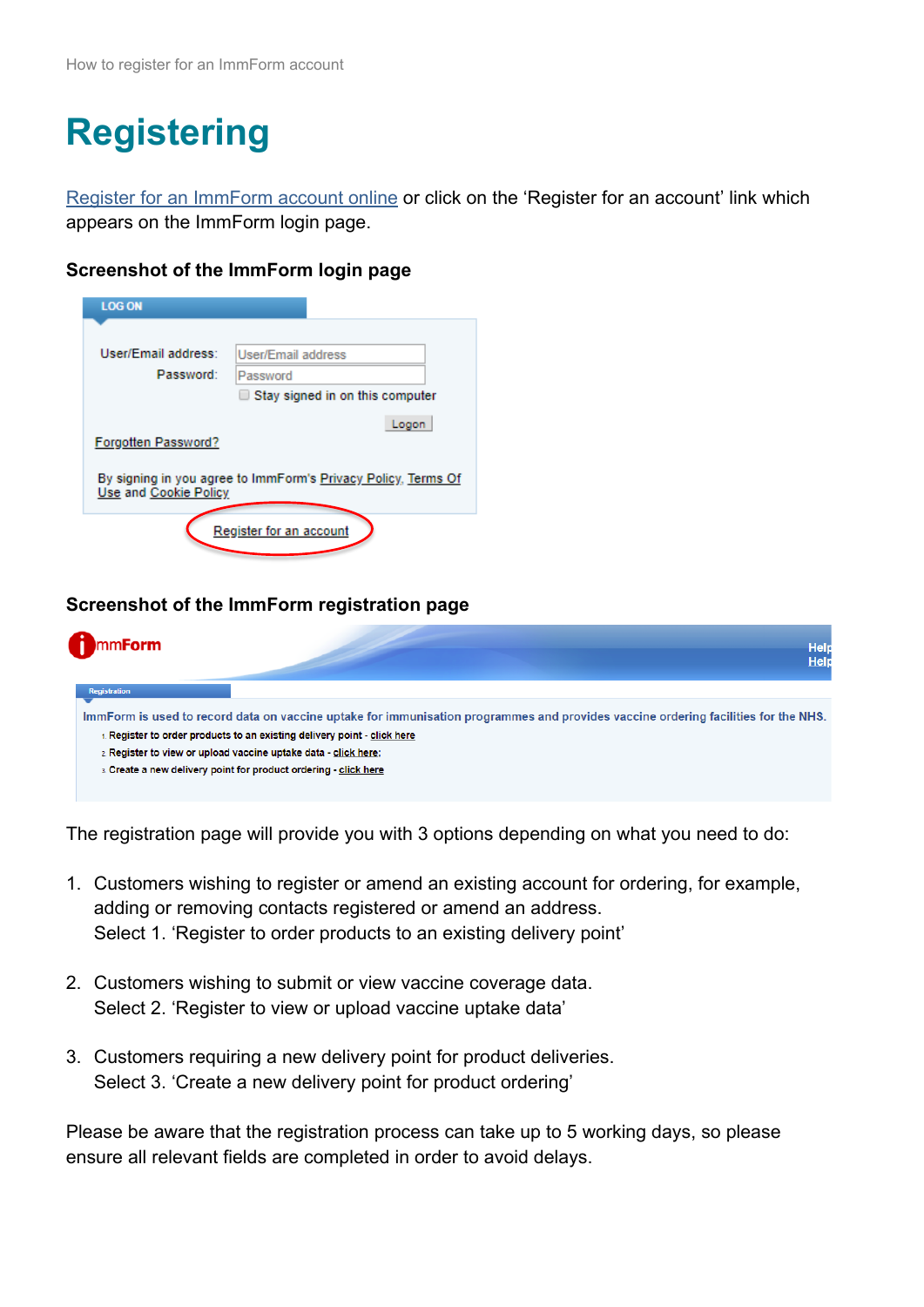### **ImmForm ordering account**

Prior to completing the ImmForm account application form please ensure you have the following information to hand:

- name of registered NHS healthcare professional on site who will take receipt of the medicines upon delivery
- professional regulatory body registration number, for example, wholesale dealers licence or General medical Council (GMC), General Pharmaceutical Council (GPhC) or Nursing and Midwifery Council (NMC)
- organisation name
- organisation code (searchable [online\)](https://odsportal.digital.nhs.uk/Organisation/Search)
- organisation address
- delivery point address, if different

### <span id="page-2-0"></span>**ImmForm vaccine coverage data account**

To register for an ImmForm vaccine coverage data account please ensure you have the following information prior to completing the ImmForm application form:

- organisation name you need data access to
- organisation code (searchable [online\)](https://odsportal.digital.nhs.uk/Organisation/Search)
- organisation address

Public health teams within local authorities wishing to access local vaccine coverage data at clinical commissioning group (CCG) level for scrutiny purposes or in order to identify health inequalities will need to request access via their local NHS Screening and Immunisation team or CCG.

The approval email from the NHS Screening and Immunisation team or clinical commissioning group will need to be forwarded to the ImmForm helpdesk at [helpdesk@immform.org.uk](mailto:helpdesk@immform.org.uk) after the application form submission.

ImmForm does not hold any patient specific identifiable data (all uptake and surveillance data is anonymised and aggregated).

### <span id="page-2-1"></span>**Contact us**

For more information please contact the ImmForm helpdesk by emailing [helpdesk@immform.org.uk](mailto:helpdesk@immform.org.uk) or calling 0207 183 8580.